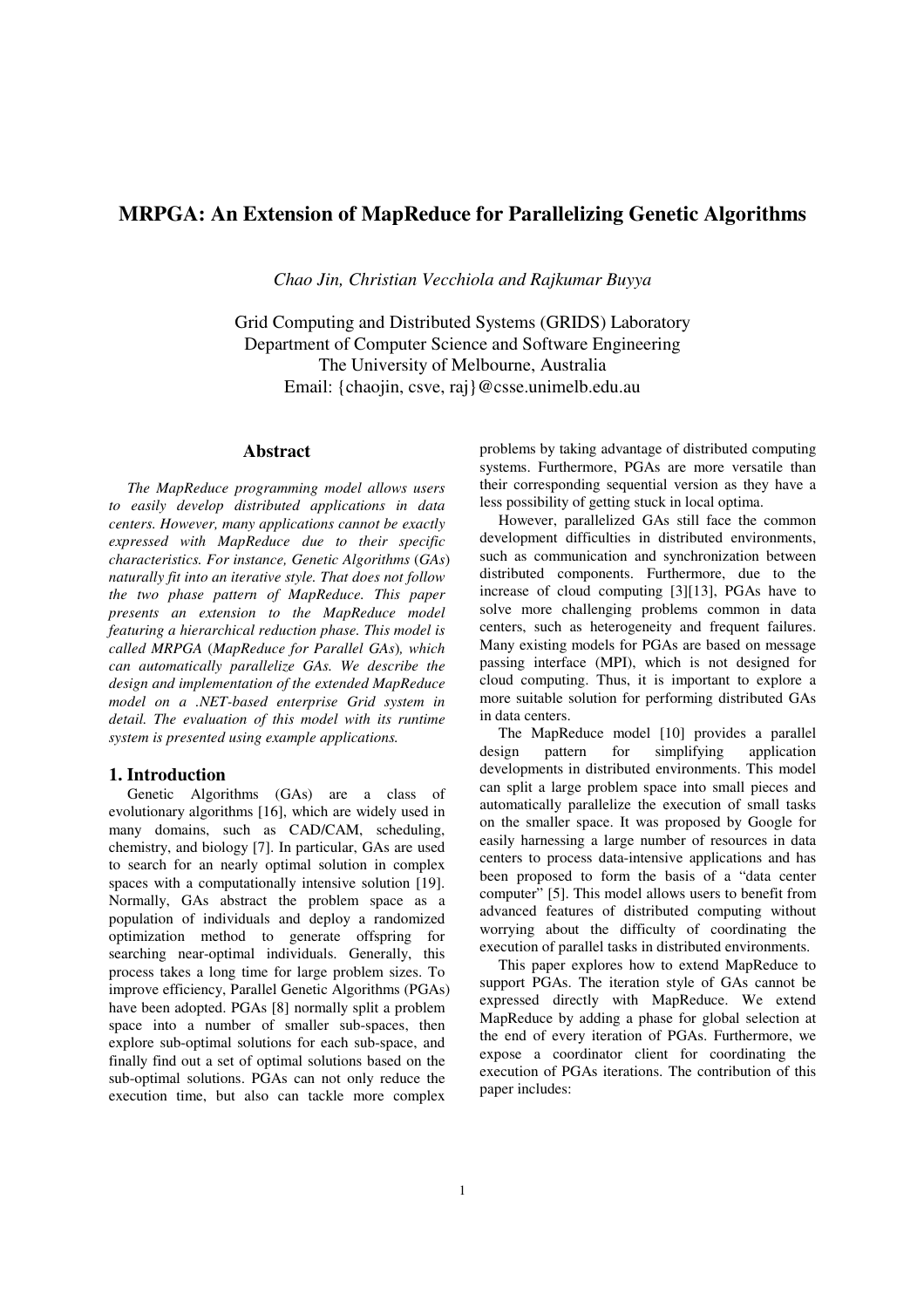- 1. An extension to MapReduce for automatically parallelizing GAs with sequential programming through 3 components: Map, Reduce, and Reduce, called MRPGA.
- 2. A runtime system on the .NET platform for MRPGA to coordinate the parallel execution of GA applications within a distributed environment.
- 3. Evaluation on the runtime system and programming model through real world experiments over an enterprise Grid.

The remainder of the paper is organized as follows. Section 2 reviews the MapReduce programming model. Section 3 presents the extension to MapRedce through a distributed model of PGAs. Section 4 presents the architecture of MRPGA. Section 5 describes the implementation. Section 6 discusses the experimental evaluation of the system. Section 7 concludes the paper with pointers to future work.

#### **2. MapReduce Overview**

MapReduce is triggered by *map* and *reduce* operations in functional languages, such as Lisp. This model abstracts computation problems through two functions: map and reduce. All problems formulated in this way can be parallelized automatically.

Essentially, the MapReduce model allows users to write Map/Reduce components with functional-style code. These components are then composed as a dataflow graph with fixed dependency relationship to explicitly specify its parallelism. Finally, the MapReduce runtime system can transparently explore the parallelism and schedule these components to distributed resources for execution.

All data processed by MapReduce are in the form of key/value pairs. The execution happens in two phases. In the first phase, a map function is invoked once for each input key/value pair and it can generate output key/value pairs as intermediate results. In the second one, all the intermediate results are merged and grouped by keys. The reduce function is called once for each key with associated values and produces output values as final results.

## **2.1. MapReduce Model**

A map function takes a key/value pair as input and produces a list of key/value pairs as output. The type of output key and value can be different from input key and value:

 $map :: (key_1, value_1) \Rightarrow list(key_2, value_2)$ 

A reduce function takes a key and an associated value list as input and generates a list of new values as output:

 $reduce :: (key_2, list(value_2)) \Rightarrow list(value_3)$ 

## **2.2. MapReduce Execution**

A MapReduce application is executed in a parallel manner through two phases. In the first phase, all map operations can be executed independently with each other. In the second phase, each reduce operation may depend on the outputs generated by any number of map operations. However, similar to map operations, all reduce operations can be executed independently.

From the perspective of dataflow, MapReduce execution consists of *m* independent map tasks and *r* independent reduce tasks, each of which may be dependent on *m* map tasks. Generally the intermediate results are partitioned into *r* pieces for *r* reduce tasks.

The MapReduce runtime system schedules map and reduce tasks to distributed resources, which handles many tough problems, including parallelization, concurrency control, network communication and fault<br>tolerance. Furthermore, it performs several tolerance. Furthermore, it performs several optimizations to decrease overhead involved in the scheduling, network communication and intermediate grouping of results.

As MapReduce can be easily understood, its abstraction considerably improves the productivity of parallel/distributed development, especially for novice programmers.

#### **3. MapReduce for PGA**

The MapReduce model cannot be used to express PGAs directly. This section describes an extension to MapReduce through adding an additional reduce phase for population selection after analyzing the general requirements of PGAs.

## **3.1. Overview of PGA**

Genetic algorithms abstract the problem space as a population of individuals, and explore the optimum individual through a loop of operations. Usually the individual is represented by a string of symbols, and each step of the loop produces a new generation with *reproduction*, *mutation*, *evaluation* and *selection* operations. Given a generation of individuals as ancestors, the reproduction operation generates their offspring by combining several ancestors and the mutation operation performs simple stochastic variations on each offspring to generate a new version of it. The evaluation operation evaluates the offspring according to an objective function and the selection operation chooses the best one from the population for next generation. This process repeats until the optimum individual is found.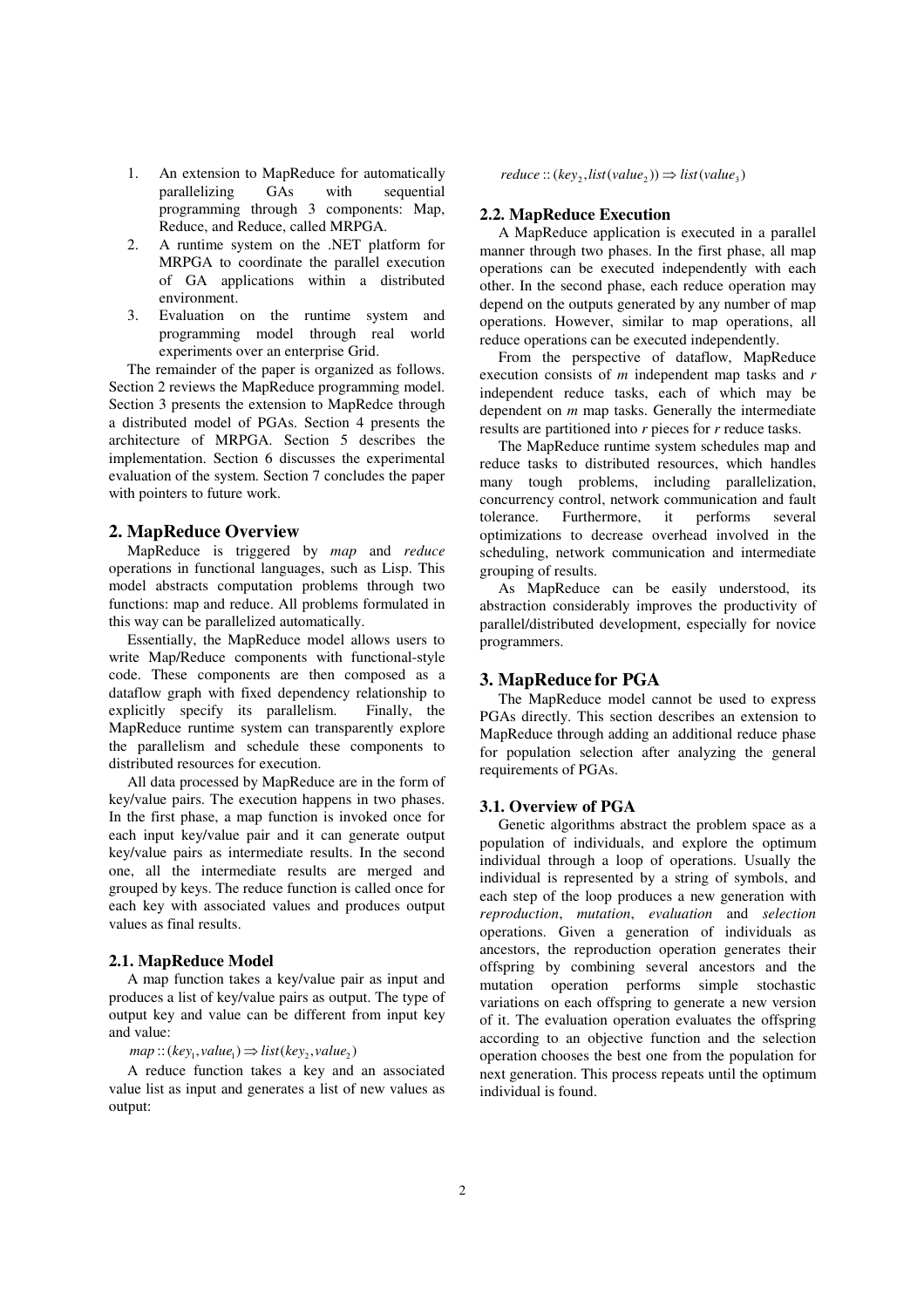Among these operations, the evaluation and selection operation consumes most of the time and has been estimated to take more than 1 CPU year for the problems in complex domains [15].

#### **function** *Distributed\_GA*()

*t = 0 /\* index of generation \*/*   $P[0] = a_1[0], ..., a_u[0]$  /\* *initialization* \*/ *Evaluation*( $a_1[0],...,a_n[0]$ ) **while** *not*  $T(P[t])$  **do**  $P'[t] = \text{Mutation}(Crossover(P[t]))$ *Evaluation*( $a^{'}_1[0],...,a^{'}_n[0]$ ) <*Communication***>**   $P[t+1] = \text{Selection}(P'[t])$  $t = t + 1$ **endwhile** 

#### **return** *Optimum***(***P*[*t*])

Fig. 1 Parallel Genetic Algorithm.

There are several models for PGAs. We choose the distributed model as a general presentation of the principle of PGA. With this model, there exist many elementary *worker* GA working on separate populations. Each worker performs same computations as the rest. Fig. 1 illustrates the principle of PGAs with a distributed model. Essentially, after mutation and crossover operations, there exists a communication phase, where each worker communicates with neighbors for exchanging a set of individuals or statistics. After this communication phase, the offspring will be selected as the starting point to evolve next generation.

Each individual, *P*, consists of *u* elements,  $a_1, \ldots, a_n$ . *T* is the function that determines whether the optimum value has been generated.

 $P_x > P_y \Leftrightarrow a_{xi} > a_{yi}, i \in (1...u)$  $P_x < P_y \Leftrightarrow a_{xi} < a_{yi}, i \in (1...u)$  $(\exists i, a_{xi} > a_{yi}) \land (\exists j, a_{xi} < a_{yi}), i, j \in (1...u)$  $P_x = P_y \Leftrightarrow \sqrt{OR}$  $a_{x_i} = a_{y_i}, i \in (1...u)$ Fig. 2 Comparison Rule of Individuals.

To perform the selection operation, the individual with the best value of evaluation are chosen. Each individual after evaluation still consists of an array of *u* elements:  $a_1, \ldots, a_u$ . Given any two individuals,  $P_x$  and  $P_y$ ,  $P_x$  is bigger than  $P_y$  only if every element of  $P_x$  is bigger than the corresponding element of  $P_y$ , as illustrated in Fig. 2.

#### **3.2. MRPGA: MapReduce for PGA**

We deploy MapReduce to parallelize those parts of a PGA that are the most time-consuming. Essentially, a map operation can be used to express the phase of local evaluation. The communication phase can be achieved by collecting dependent inputs for the reduce operation through the runtime system. However, the execution of selection cannot be achieved by one reduce operation, because after the local selection, a global selection is required. Therefore, we have to express the selection phase through two phases of reduce operations. Thus the whole execution model consists of three phases: map, reduce and reduce.

**3.2.1. Key/Value Pairs for MRPGA.** The types for input key/value pairs of MRPGA are illustrated as follows:

| <b>Key1</b> | $\ddot{\phantom{a}}$ | <i>Integer</i>            |
|-------------|----------------------|---------------------------|
| Value 1     | $\bullet$            | <i>Individual</i>         |
| Key2        |                      | <i>Integer</i>            |
| Value2      |                      | <b>Set of Individuals</b> |
| Kev3        | $\ddot{\cdot}$       | <i>Individual</i>         |
| Vaue3       |                      | <i>Integer</i>            |

At first, each individual is identified by a numerical key. After being evaluated in the map phase, each individual will be associated with a common key as the result. This intermediate result is kept on the local machine. In the standard MapReduce, with this common key, all mutated individuals will be associated together without any partition. However, MRPGA deploys a different policy. Essentially, the set of individuals associated with the common key is partitioned according to their locations.

Each reduce function will be called for each partition, which is actually taken as the input list of value. As a result, a set of sub-optimal individuals is produced with the selection algorithm implemented by users in the  $1<sup>st</sup>$  phase of reduce operation.

In the final reduce phase, all sets of sub-optimal individuals are collected and then merged and sorted. Only the best individuals are selected by the system as the input of final reduce function.

**3.2.2. Map Phase.** The map operation is for every individual and is called once for each of the individuals in each of the steps of the loop. As an input fed into the map function, *key* is the index of the individual, while *value* is the individual. The map operation extracts the individual from *value*, performs evaluation, and then submits the result as an intermediate output, as shown in Fig 3. In the figure, *Emit* is used to submit results.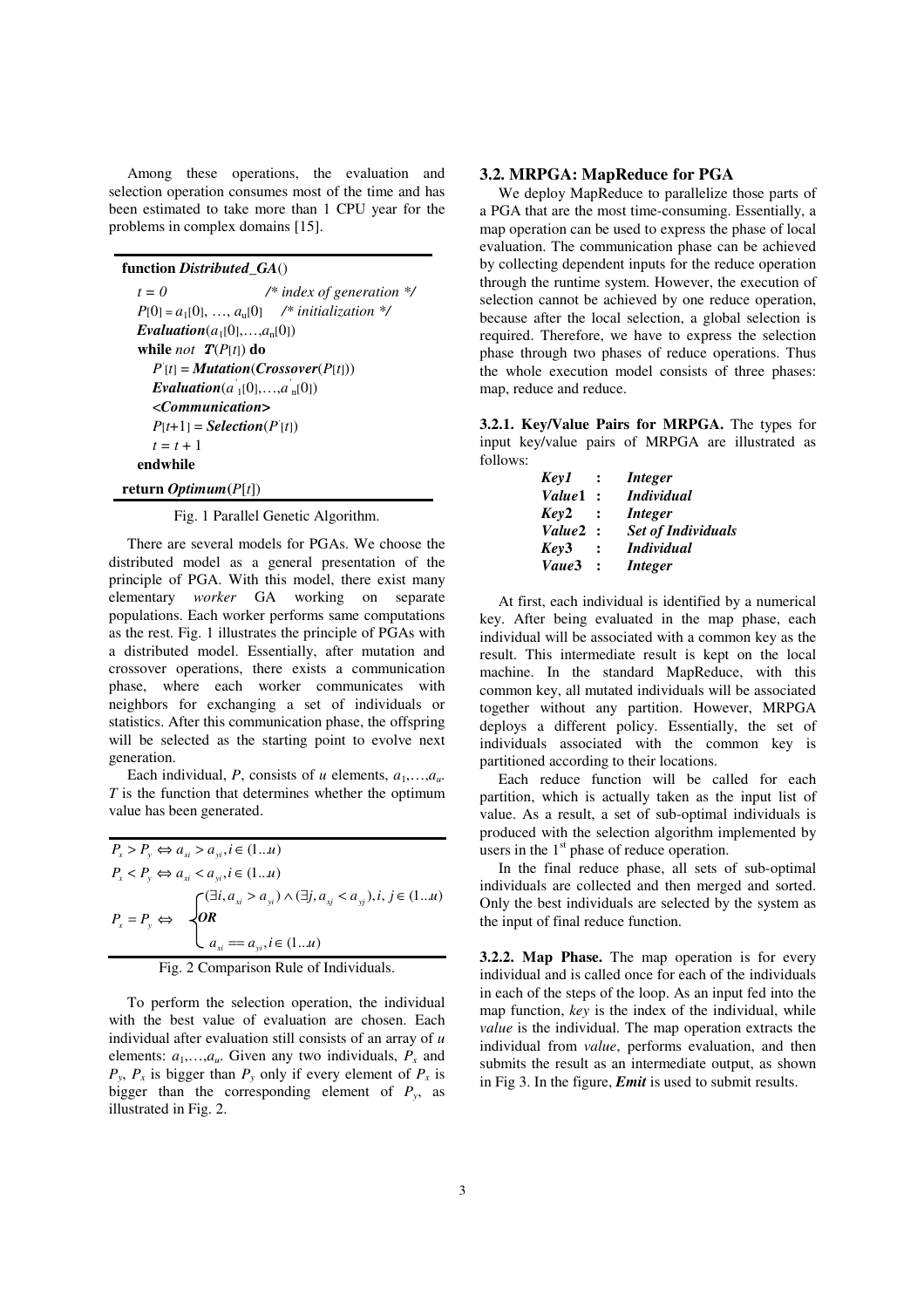**function** *mapper*(*key, value*)

*/\* translation \*/*  $P = a_1[0], ..., a_u[0] =$ *Individual*(*value*) */\* perform evaluation \*/ P* = *Evaluation*( $a'_{1}[0],...,a'_{n}[0])$ */\* Submit intermediate results \*/ Emit*(*default\_key*, *P '* )

Fig. 3 Map Operation for Parallel GA. **f** 

The results generated by the map phase are kept in a persistent database on the local machine. All the results are associated with same key, *default\_key*. We adopt a partition policy different from the standard implementation of MapReduce. The intermediate results generated by Map functions are not partitioned by key. However, they are automatically split into pieces according to their locations. This partition policy allows each of the reduce tasks to collect dependent input just from the local machine without fetching data from a remote machine.

Intermediate results produced by map operations on the same node will be merged by key as the input for the  $1<sup>st</sup>$  phase of reduce operation.

| <b>function <i>reducer</i></b> (key, value_list) |                                                            |  |  |
|--------------------------------------------------|------------------------------------------------------------|--|--|
| $i=0$                                            | $\frac{1}{2}$ index variable $\frac{1}{2}$                 |  |  |
|                                                  | <b>foreach</b> value in value list                         |  |  |
|                                                  | $P[i] = a_1[i], \ldots, a_u[i] = \text{Individual}(value)$ |  |  |
| $i++$                                            |                                                            |  |  |
|                                                  | /* perform local selection */                              |  |  |
|                                                  | $P^{\prime} = Selection(P)$                                |  |  |
| /* submit local optimum individuals*/            |                                                            |  |  |
|                                                  | foreach <i>individual</i> in $P$                           |  |  |
|                                                  | $\pmb{Emit}$ (individual, 1)                               |  |  |

Fig. 4 The First Phase of Reduce Operation.

**3.2.3. The 1<sup>st</sup> Phase of Reduce.** The 1<sup>st</sup> phase of reduce operation is for each of the partition groups generated by the map phase. As illustrated in Fig.4, the reduce operation extracts populations from *value* list, and performs selection operation on those populations to choose local optimum individuals. Finally, it submits the selection result as input for *final\_reducer*.

The key of intermediate result is individual and the value is just a number. All the intermediate results generated by the  $1<sup>st</sup>$  phase of reduce operations are collected as the input for the  $2<sup>nd</sup>$  phase of reduce operation.

**3.2.4. The 2nd Phase of Reduce.** The 2nd phase of reduce operation is for the global selection, called once at the end of each iteration of the loop. Essentially, there is only one operation in the  $2<sup>nd</sup>$  reduce phase. The final reducer takes the intermediate result generated by the reducer in the first phase and produces the final selection results for the current generation. This result will be taken as the input for the next round of MRPGA operations.

| <b>function final_reducer</b> (key, value)       |  |  |  |  |
|--------------------------------------------------|--|--|--|--|
| $/* translation */$                              |  |  |  |  |
| $P = a_1[0], , a_n[0] =$ <b>Individual</b> (key) |  |  |  |  |
| /* submit global optimum individuals*/           |  |  |  |  |
| $\textit{Emit}(P, 1)$                            |  |  |  |  |

Fig. 5 The Second Phase of Reduce Operation.

Local optimum individuals selected by the operation in the  $1<sup>st</sup>$  phase of reduce are merged and sorted to select the global optimum individuals. The merging and sorting are performed by the runtime system. Through a special optimization [described in Section 4], only the best individuals are fed to the final reducer as input. Therefore, the final reducer just extracts each optimum individual from *key* and submits it as the final results, as illustrated in Fig. 5.

| procedure $MapReduce(GA()$           |                                                      |
|--------------------------------------|------------------------------------------------------|
| $t=0$                                | /* index of generation $\frac{1}{2}$                 |
|                                      | $P[0] = a_1[0], \ldots, a_n[0]$ /* initialization */ |
| <b>Evaluation</b> $(a_1[0],,a_n[0])$ |                                                      |
| while <i>not</i> $T(P[t])$ do        |                                                      |
| $P'[t] = Mutation(Crossover(P[t]))$  |                                                      |
| SendToScheduler(P'[t])               |                                                      |
|                                      | $P[t+1] = \textit{Receiveduler}(t)$                  |
| $t = t + 1$                          |                                                      |
| endwhile                             |                                                      |
| return $P[t]$                        |                                                      |

## Fig. 6 Coordinator.

To achieve the iterations for the population evolution, a coordinator is adopted. As illustrated in Fig. 6, the coordinator works on the reproduction, mutation, and submission of offspring to the scheduler of MRPGA and on the collection optimum individuals for each of the rounds of the evolution. Users do not have to face the difficulties of distributed computing. Instead, they only need to work on sequential programming for all the components, including one map function, two reduce functions and one coordinator. The runtime system coordinates the parallel execution of map and reduce tasks.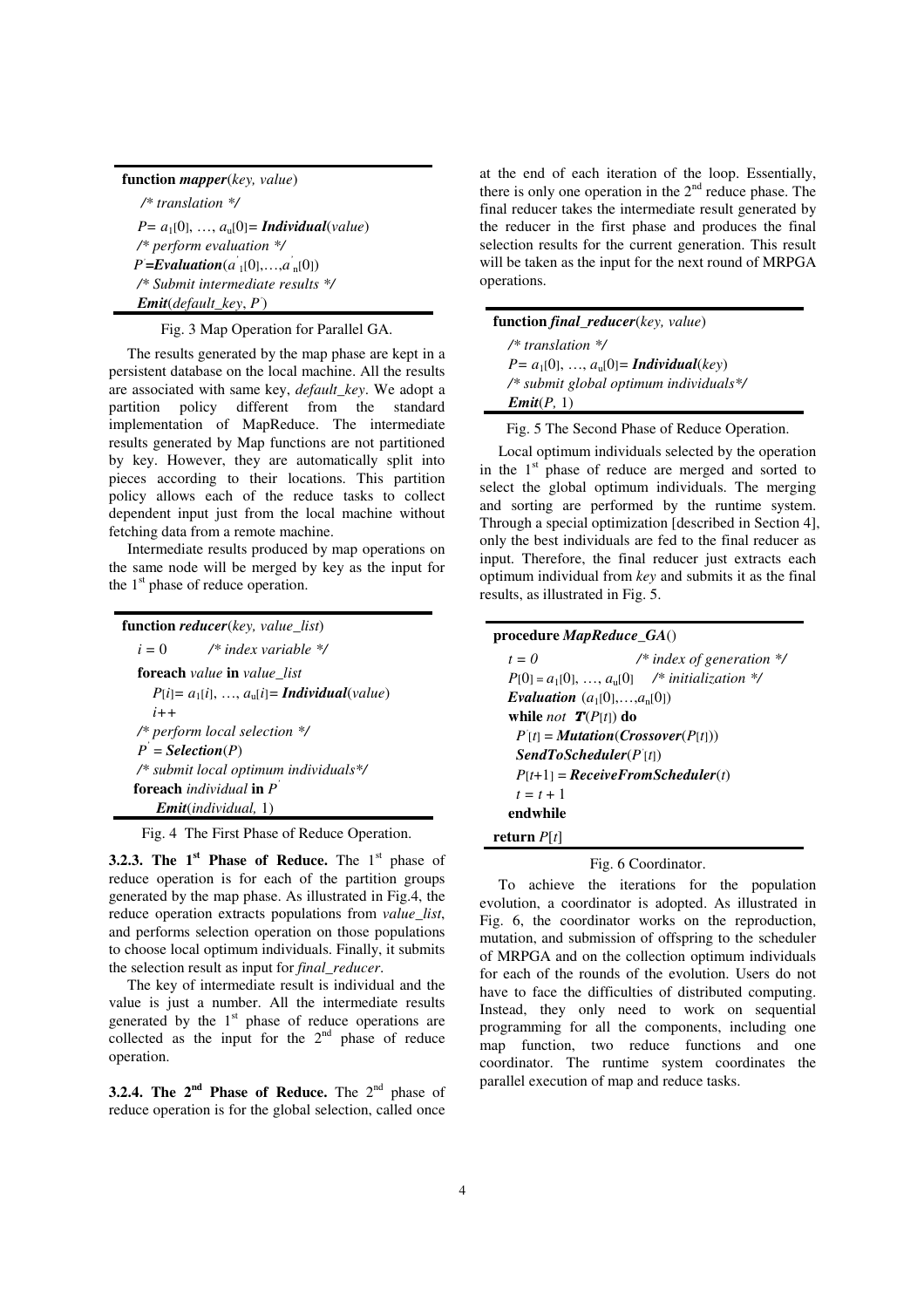

Fig. 7 Architecture of MRPGA.

#### **4. Architecture**

The architecture of the runtime system that supports MRPGA is shown in Fig. 7. The runtime system consists of one *master*, and multiple *mapper* and *reducer* workers. Mapper workers are responsible for executing the map function defined by users and reducer workers execute the reduce function, while the master schedules the execution of parallel tasks.

The control flow of execution consists of the following stages:

1) The coordinator generates offspring and performs mutation. Then, it sends the offspring to the master for evaluation and selection.

2) The master splits the offspring into *m* pieces respectively for *m* map tasks. The value of *m* is chosen so as to maximize parallelism for map tasks. Generally this value is larger than the number of machines.

3) Each piece of offspring is sent to a machine with a mapper worker. The mapper worker iterates over the individuals in the piece of input to execute the map function for each individual. Intermediate results generated by the map function are kept locally.

4) Each reducer worker is assigned with reduce tasks for the  $1<sup>st</sup>$  phase of reduce operations. Normally the input is taken from the local machine. In case of heterogeneity, to make uniformly distribute loads over all workers, some reduce workers fetch intermediate results from neighboring machines.

5) The reduce function is invoked to select local optimum individuals that are then stored on the local machine.

6) A reducer worker is assigned to execute the final reduce function. This worker collects all the results generated in the  $1<sup>st</sup>$  phase of reduce operation.

7) The final reduce function is invoked to produce the global optimum individuals as final results.

8) The final results are sent to the client for the next round of the evolutionary algorithm.

The above stages are repeated until the optimum individuals meet the specified requirements.

Different from the standard implementation of the MapReduce runtime system, an additional support is added for the  $2<sup>nd</sup>$  reduce phase, including a special optimization for selecting the global optimum individuals. Since there is only one reduce task in the final phase, normally the master selects the most powerful machine from all the available resources to execute the *final\_reduce* function.

Usually in the reduce phase, all inputs are collected, merged through sorting before feeding to the reduce function. MRPGA adds a policy support in the merging phase. That allows users to specify the order for the sorting and the number for the top elements which users want to process. For instance, to meet the requirements of the final reducer, users specify an ascending order, just to process the individuals with the biggest ranking value. From Fig.2, we can know that the best offspring means a set of individuals, not just one individual. For those individuals with biggest rank value, they will be fed to the final reducer at any order.

To simplify handling faults during execution, the master replicates the optimum individuals selected by MRPGA for each round of evolvement. If some machines become un-available during the execution, we just restart the execution from the last round. This fault tolerance mechanism is different from standard MapReduce implementation and therefore we do not need a complex distributed file system for reliability purpose.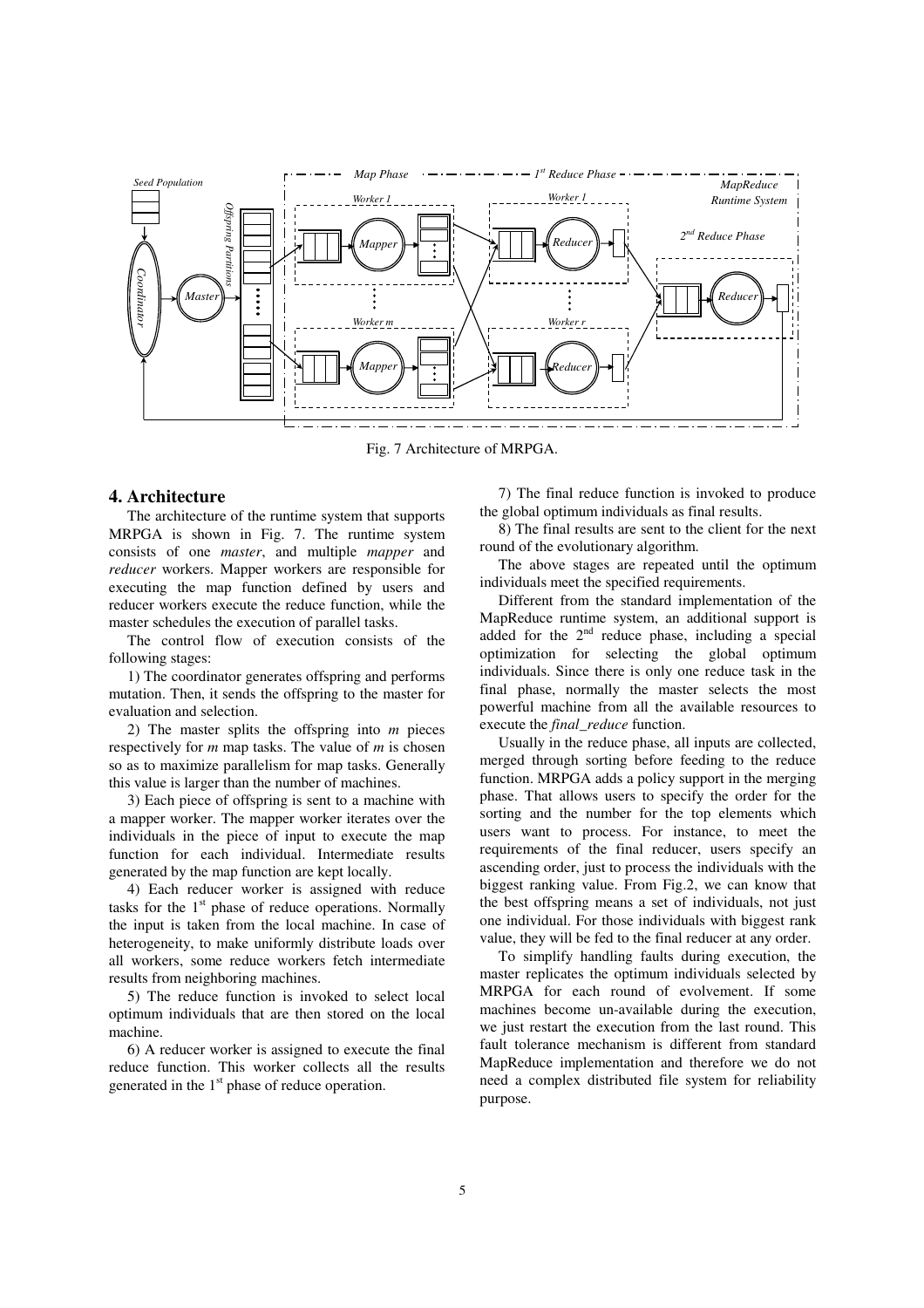## **5. Implementation**

We have implemented MRPGA on the .NET platform using the C# language. The deployment of MRPGA is simplified by using Aneka [18]. Aneka is a .NET-based enterprise Grid software platform. It allows the creation of enterprise Grid environments. Each Aneka node consists of a configurable container hosting mandatory and optional services. The mandatory services provide the basic capabilities required in a distributed system, such as communications between Aneka nodes, security, and membership. Optional services can be installed to support the implementation of different programming models in Grid environments. The *master*, *mapper* worker and *reducer* worker of MRPGA are all implemented as optional services and can be loaded into the Aneka container according to their configurations. Fig. 8 illustrates a configuration of deployment scenario of MRPGA within Aneka. Representatively, one machine is configured with a master service, while other machines are equipped with worker services.



Fig. 8 Implementation of MRPGA over Aneka.

The master service utilizes the membership service supported in Aneka to monitor the status of each worker. In case of failures, the master adopts policy described in Section 4 to continue the execution. The message dispatcher service is adopted by master and worker services to perform the transfer of intermediate results between machines.

Users can define map and reduce functions with any language supported by .NET, such as C++, C# and Visual Basic. To start execution, the client should submit map and reduce functions, and initial populations to the master service. The map and reduce functions are serialized into binary format through the object reflection supported by .NET. The master service first selects available workers by querying the membership service and splits the initial offspring according to the settings of worker services. Then, the master service sends the serialized map function with pieces of initial population to each worker service. After one worker completes the execution of the map function, the master sends the serialized reduce function to the worker. When all reduce workers finish the execution for the  $1<sup>st</sup>$  phase of reduce operation, one worker is assigned to execute the final reduce operation. Finally, the optimum individuals generated by the final reducer are collected by the master service and then forwarded to the client, which produces a new generation for next round of evolution.

#### **6. Performance Evaluation**

We have developed the MRPGA runtime system and deployed it with Aneka in several student laboratories at the University of Melbourne. The experiments were performed in an enterprise Grid consisting of 33 nodes drawn from three student laboratories. Each machine has a single Pentium 4 processor, 1GB of memory, 160GB IDE disk, 1 Gbps Ethernet and runs Windows XP operating system.

We conducted 2 experiments to evaluate the overhead and performance of our approach. This section first evaluates the overhead of MRPGA for typical GA applications, and then illustrates the scalability of the system with one example application.

## **6.1. Overhead of MRPGA**

The MapReduce model trades performance for simplicity of programming. For instance, applications have to follow the interface of key/value pairs. However, its overhead cannot be overwhelming. Otherwise, its performance might not be acceptable. We use multiobjective evolutionary algorithms (MOEA) [12], a solution of multiple objective optimizations as the benchmark for evaluating the overhead of MRPGA by sequential execution. MOEA are an effective tool for solving search and optimization problems containing several incommensurable and possibly conflicting objectives. MOEA is reported to be used as a framework to support various applications in the real word [12].

We have integrated MOEA with MRPGA. This section presents the overhead introduced by MRPGA to MOEA. Two benchmark multiobjective problems were adopted in the experiments: DLTZ4 and DLTZ5. A more comprehensive description of these two problems can be found in [11]. In the following, we list the actual implementation for the evaluation operation: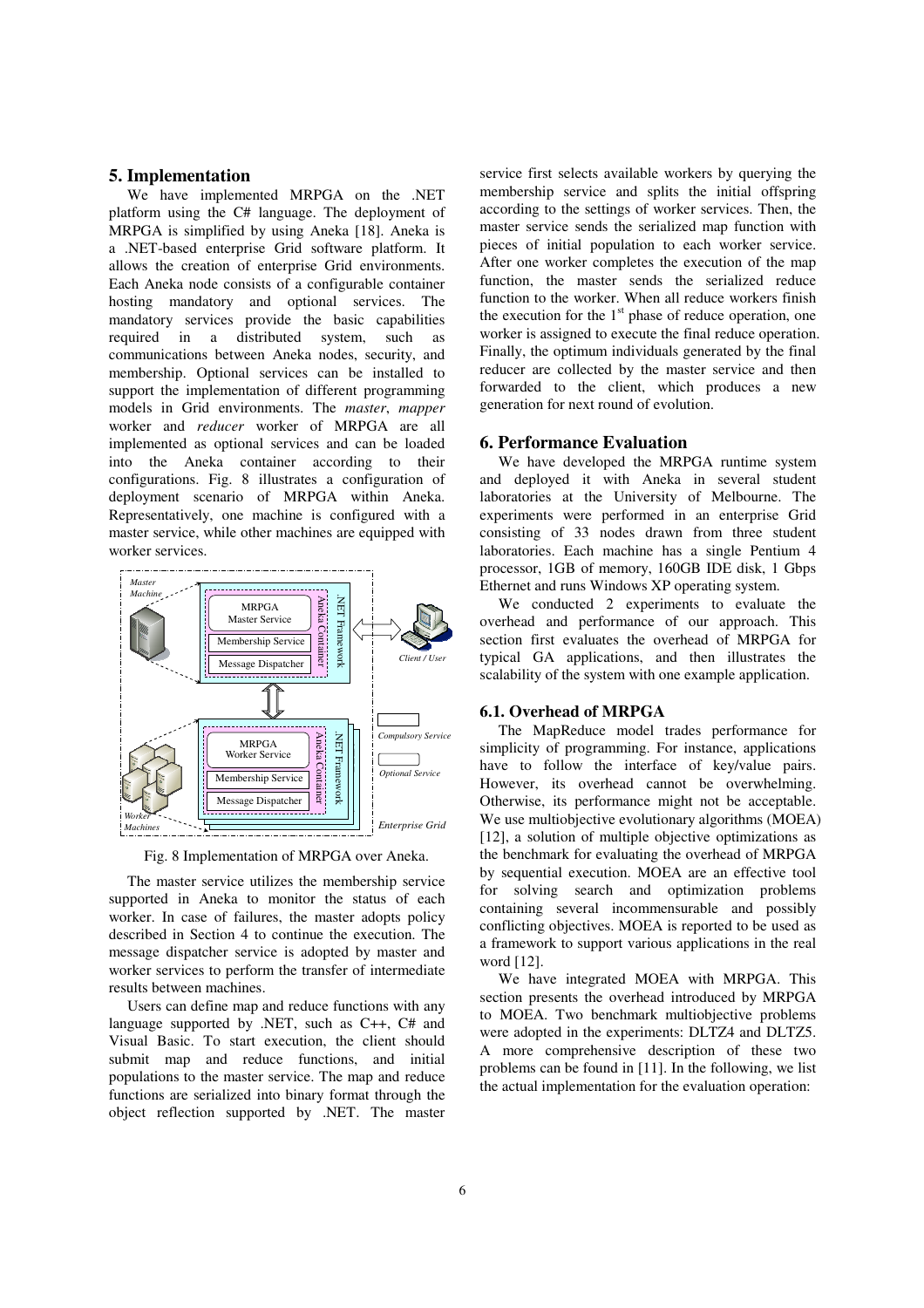**DTLZ4** *is for minimizing*:  $\prod\nolimits_{i=1}^{M-}$  $=(1+g(X_M))\prod_{j=1}^{M-1}$  $f_1(x) = (1 + g(X_M)) \prod_{j=1}^{M-1} \cos(x_j^{\alpha} \pi / 2)$  $f_1(x) = (1 + g(X_M)) \prod_{j=1}^{M-1} \cos(x_j^{\alpha} \pi)$  $\prod\nolimits_{i=1}^{M-}$  $=(1+g(X_M))\sin(x^a{}_{M-k+1}\pi/2)\prod_{j=1}^{M-1}$  $f(x) = (1 + g(X_M))\sin(x^a{}_{M-k+1}\pi/2)\prod_{j=1}^{M-1}\cos(x_j{}^a\pi/2)$  $f_k(x) = (1 + g(X_M))\sin(x^a M - k + 1} \pi/2) \prod_{j=1}^{M-1} \cos(x_j)^a \pi$ *for*  $k = 2, 3, ..., M$ *where*:  $g(XM) = \sum_{x_i \in X_M} (x_i - 0.5)^2, 0 \le x_i \le 1, i = 1, 2, ..., P.$ 

**DTLZ5** *is for minimizing*:  $\prod\nolimits_{i=1}^{M-}$  $=(1+g(X_M))\prod_{j=1}^{M-1}$  $f_1(x) = (1 + g(X_M)) \prod_{j=1}^{M-1} \cos(\theta_j)$  $f_1(x) = (1 + g(X_M))$   $\prod_{j=1}^{M-1} \cos(\theta_j)$  $\prod\nolimits_{i=1}^{M-}$  $=(1+g(X_M))\sin(\theta_{M-k+1})\prod_{j=1}^{M-1}$  $f(x) = (1 + g(X_M))\sin(\theta_{M-k+1})\prod_{j=1}^{M-1}\cos(\theta_j)$  $f_k(x) = (1 + g(X_M))\sin(\theta_{M-k+1})\prod_{j=1}^{M-1}\cos(\theta_j)$ *for*  $k = 2, 3, ..., M$ *where*:  $g(XM) = \sum_{x_i \in X_M} (x_i - 0.5)^2, 0 \le x_i \le 1, i = 1, 2, ..., P.$  $\theta_1 = x \pi/2$  $\frac{k}{4(1+g(X_M))}(1+2g(X_M)x_q), q=2,3,...,(M-1)$  $\frac{a}{q} = \frac{a}{4(1+g(X_M))}(1+2g(X_M)x_q), q = 2,3,...,(M \theta = \frac{\pi}{\sqrt{2\pi}}$ 

In the experiments, we executed the application in a sequential manner. We chose to produce 300 individuals for every iteration of the evolutionary algorithm and repeated for 100 generations. The result is illustrated in Table 1. We executed the sequential MOAE with MRPGA and without MRPGA. Then the difference between the two execution times is the overhead of the sequential MRPGA. Actually, this overhead is comparably small, less than 1% of the whole execution time for both DLTZ4 and DLTZ5. In the next section, it is shown that the overhead is amortized by the benefits of parallel execution.

Table 1 Overhead of Sequential MRPGA.

|        | Overhead(s) | % Execution Time |
|--------|-------------|------------------|
| DLTZ4  | l 56        | ${<}1\%$         |
| DI TZ5 |             | $< 1\%$          |

#### **6.2. Scalability**

For the scalability experiments, we used the framework of MOEA to simulate a real application: aerodynamic airfoil design [9]. The evaluation costs for aerodynamic airfoil design are extracted from what they claim in their respective research paper. The costs were scaled according to different machine configurations. We choose this example because its evaluation phase is one of the most time-consuming applications as we know.

A cost simulation function is used in the scalability experiment for realizing the execution time for evaluation in the application. The simulated cost follows a normal distribution. The average evaluation cost for aerodynamic airfoil design it is 10 seconds. The standard deviation,  $\sigma^2$ , is configured to be 0.2.

The experiments generated 500 individuals for each generation and repeated 10 times. We compare the time consumed by the parallel execution of MRPGA with that by its sequential version. The parallel execution was performed on various numbers of machines, from 4 to 32. The scalability results are illustrated in Fig. 9.



From the results, we can see that MRPGA supports scalable performance for embarrassingly parallel tasks, including the map and reduce phases. The reason is that the parallel tasks are time-consuming and network overhead is comparably small. However, the time consumed by the sequential part of coordinator cannot be neglected. The reason is MOEA utilizes a complex algorithm to choose individuals for crossover with the complexity of  $O(n^2)$ . It is our future research to parallelize the crossover and reproduction operations.

#### **7. Related Work**

Parallelizing genetic algorithms have received much attention from researchers. Many models have been proposed to meet the challenges of implementing PGAs. These include the distributed [6], coarse grained [14] and fine grained models [17]. Many of the existing approaches try to achieve their targets using MPI. However, MPI is not flexible enough for handling heterogeneity and failures, which are common features of data centers, the increasing popular computation platform.

MapReduce is a simple programming model for developing distributed data intensive applications in data centers. Since it was proposed by Google for cluster of commodity machines, there have been many following projects. For instance, Phoenix [4] is a MapReduce model designed for the shared memory architecture, while Hadoop [1] is an open source implementation of MapReduce designed as a general